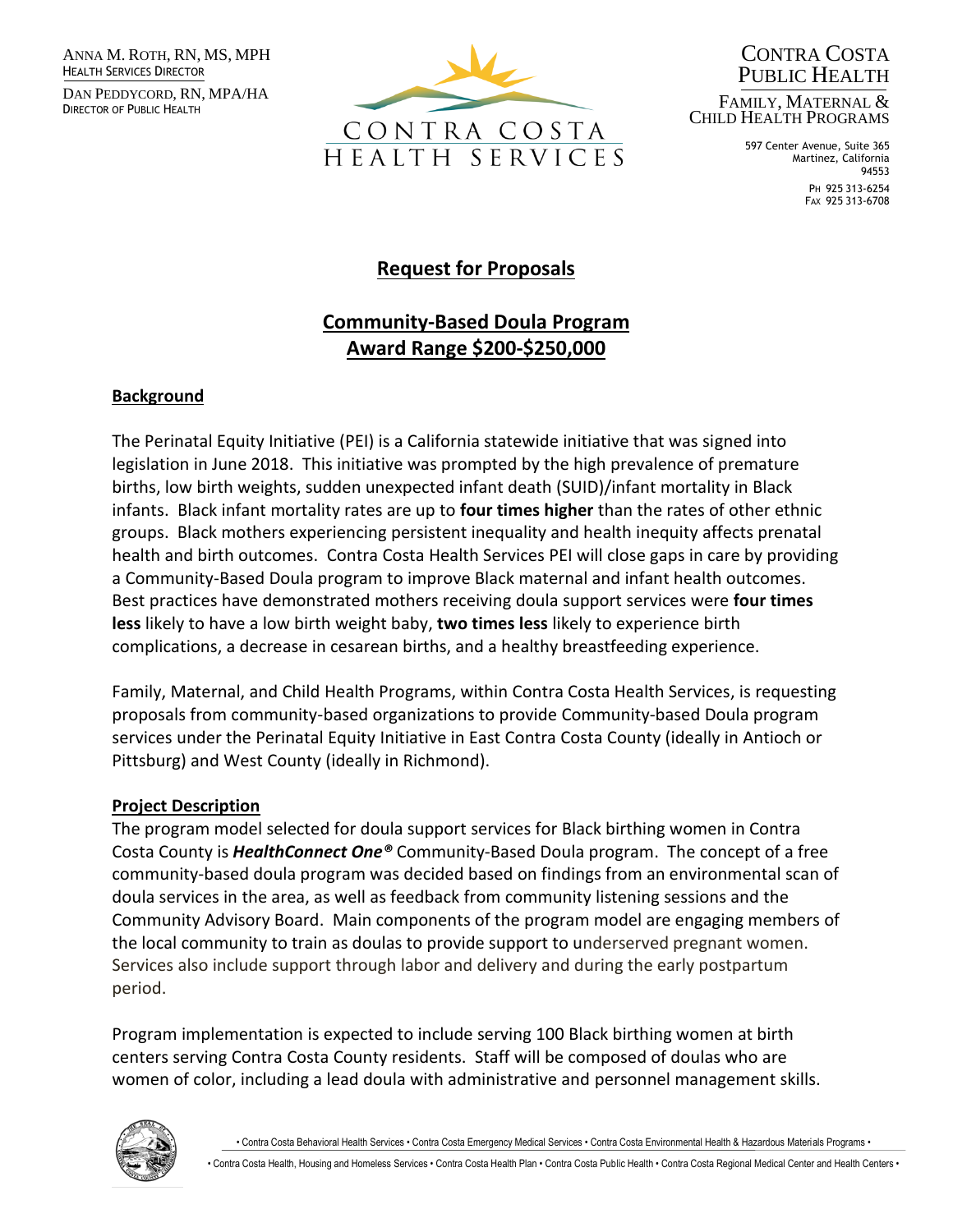Program services will begin no fewer than 30 days before the expected date of delivery. Doulas will be available to accompany the woman to prenatal appointments, help her to create a birth plan, provide emotional and advocacy support during labor and delivery, and to offer postpartum support including breastfeeding advocacy and support. Upon the mother's request, the doula can assist with health care navigation and case management support. Services can be provided at home, in a clinic or hospital setting, or in a mutually agreeable space. Support may also be provided telephonically with clients.

## **Scope of Work**

**Goal 1: Increase awareness of how community-based doulas can support Black moms to have an improved birthing experience, and fewer unnecessary medical interventions.**

- Short and/or Intermediate Objectives
	- $\circ$  Doula program has identified formal partnerships with other community-based organizations
	- o Doula program recruits eligible participants
	- o Doula program staff will be hired by subcontracting agency and will possess core competencies. Staff members will receive training on HealthConnect® One model
- Intervention Activities to Meet Objectives
	- o Doula program has quarterly meetings with CBOs via the Community Advisory Board membership
		- Outreach to mothers via enrolled Black Infant Health participants and other home visiting programs
		- Outreach to providers at clinics and hospitals
		- Outreach at known spaces/events where Black women congregate, including schools, beauty shops, churches, and shopping centers.
	- $\circ$  Sub-contracting agency recruit community members who can identify with target population
		- Subcontracting agency will ensure training plan for all key staff in collaboration with PEI Coordinator and model standards
		- Staff will continue all on-going training or educational opportunities designed to enhance cultural sensitivity
- Process Description and Measures
	- $\circ$  PEI Coordinator and Doula program staff align shared goals with CBOs and with formal MOUs over a 2-3-year period
	- o Coordinate and schedule the type and frequency of traditional and nontraditional outreach events
	- o List training activities in a quarterly report to CCHS
		- Describe improved performance in implementing the model
		- Identify gaps in training in reports
- Short Intermediate Outcome Measures
	- o Relationship evidenced by meeting agendas and roster of attendees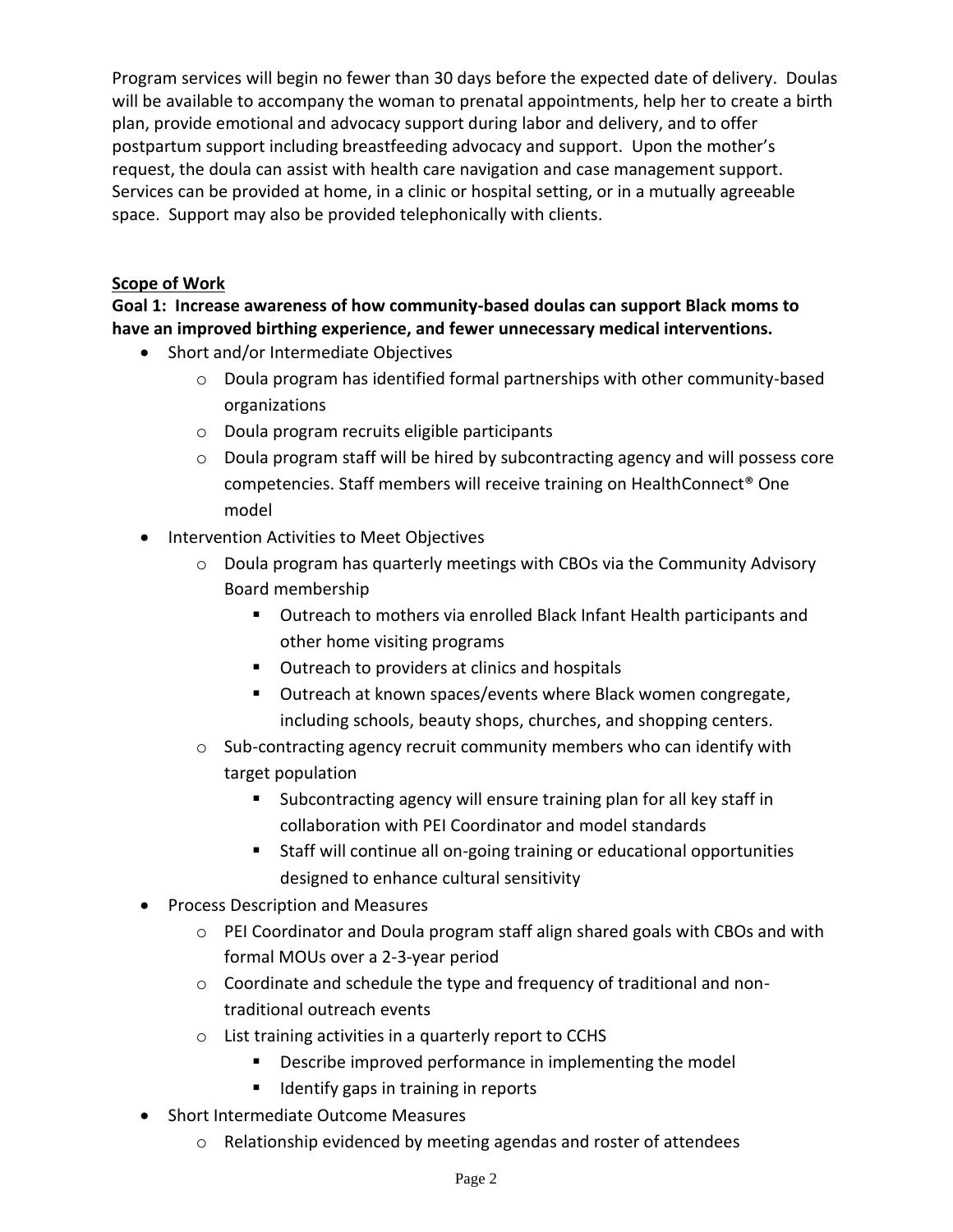- o Outreach to 400 expectant and parenting mothers documented in RBA scorecard
- o Maintain all records of staff attendance at trainings in reports
	- Indicate number of trainings relevant to work with mothers and infants
	- Manager to notate evaluations of performance of staff during probationary periods and annually

**Goal 2: Doulas have relationship-based work with families, which allow for health education about pregnancy, labor and delivery, and support for mothers in the immediate postpartum period**

- Short and/or Intermediate Objectives
	- $\circ$  Doulas have established trust with the mother, and have demonstrated the value of being an integral part of the birth team
- Intervention Activities to Meet Objectives
	- $\circ$  Prenatal and postpartum home visits as agreed upon by the mother and doula
- Process Description and Measures
	- o Doulas provide home visits and document activities completed during the encounters, as indicated by the HealthConnect® One curriculum and model
- Short Intermediate Outcome Measures
	- $\circ$  Number of staff who have completed the training of the HealthConnect<sup>®</sup> One model and of doula best practices
		- Number of sessions completed with mothers
		- Completion of satisfaction survey
		- Completion of post sessions assessment

#### **Goal 3: Doulas support the mother and partner in birth plan development and support the birthing person in communicating this plan with medical providers.**

- Short and/or Intermediate Objectives
	- o Conduct prenatal visits to establish relationship with the mother and partner
	- o Attend prenatal exams with the mother
	- o Navigate the healthcare system in partnership with mother
- Intervention Activities to Meet Objectives
	- o Meet routinely with the mother and complete pre-assessment
	- $\circ$  Translate medical terminology when appropriate; ask clarifying questions when necessary
	- $\circ$  Assist mother in appointment scheduling; understanding how to overcome barriers to care regarding insurance; and accessing resources/benefits offered by health plans
- Process Description and Measures
	- o Document encounters activities with mothers in database
	- o Document each encounter in database and flag follow-up items for subsequent visits
	- o Document birth plan in database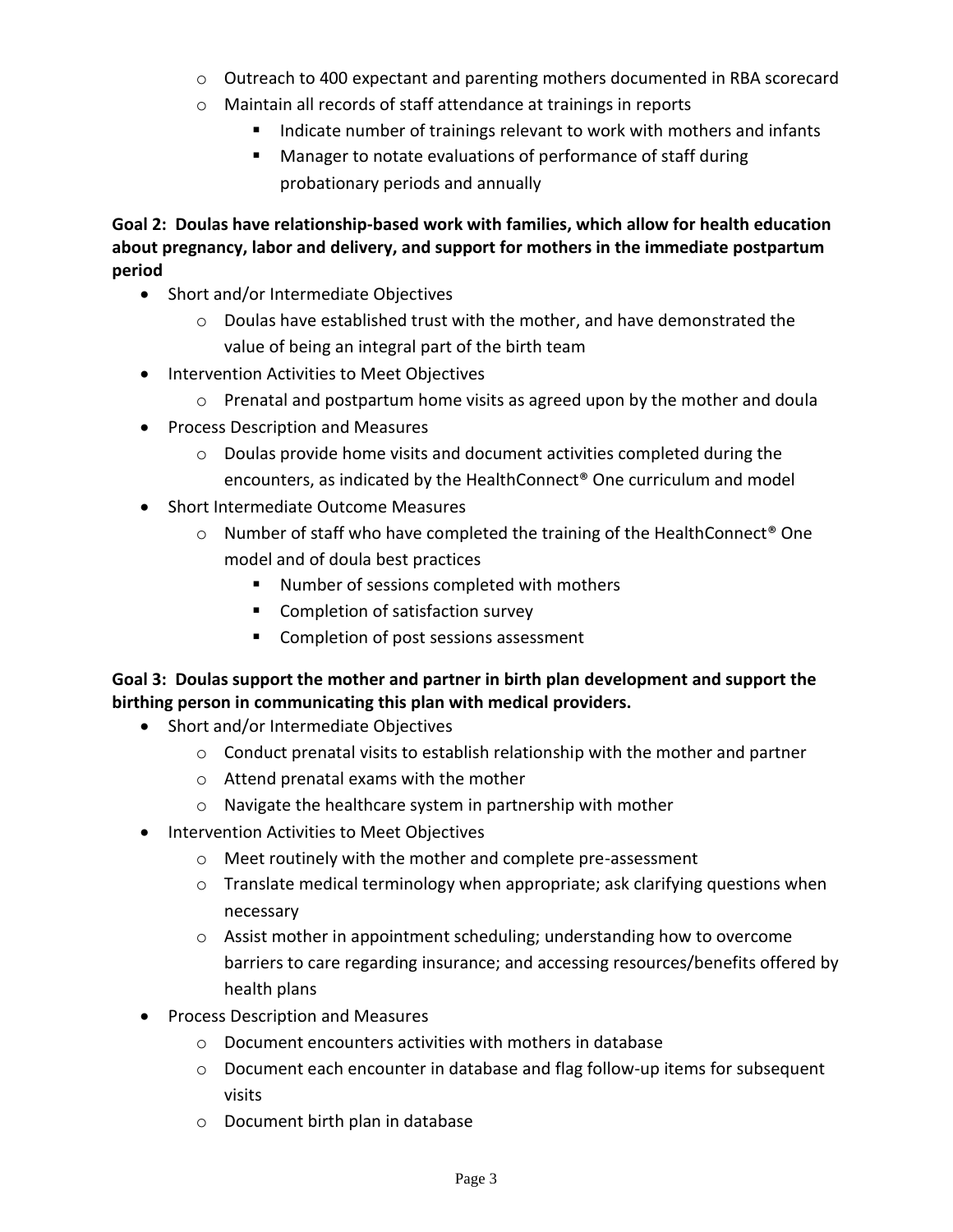- Short Intermediate Outcome Measures
	- o Number of completed birth plans
		- Number of sessions completed
		- Completion of participant satisfaction survey
		- Completion of post sessions assessment

## **Goal 4: Doulas provide emotional support and are coaches during labor and delivery.**

- Short and/or Intermediate Objectives
	- o Doulas demonstrate core competencies of active listening
	- $\circ$  Doulas demonstrate a reflective capacity with themselves and the work with mothers
	- $\circ$  Doulas are well versed in breathing and labor positions to assist mothers in labor
	- $\circ$  Doulas demonstrate strong communication skills with families and medical providers
- Intervention Activities to Meet Objectives
	- o Participation in HealthConnect® One Community-Based Doula training
		- Sixty hours with monitoring and performance measures
- Process Description and Measures
	- o Documentation of each completed training module of direct service staff
	- $\circ$  Participation in weekly reflective supervision sessions with Doula supervisor at community-based agency
	- o Completion of HealthConnect® One training

#### **Goal 5: Doulas provide postpartum support for mothers and partners.**

- Short and/or Intermediate Objectives
	- o Provision of breastfeeding support
	- o Provision of anxiety and depression screens
	- o Linkage and referrals to health and social services
	- o Provide guidance on sleep hygiene support for parents and newborns
- Intervention Activities to Meet Objectives
	- $\circ$  Provide lactation education and technical assistance within 2 days of discharge from the hospital
	- o Administer anxiety and depression screens at recommended intervals
	- $\circ$  Offer referrals to families when indicated and upon request from the family
	- $\circ$  Doula to provide health education and model safe sleep practices with infants
- Process Description and Measures
	- o Doulas provide home visits and document activities completed during the encounter
	- o Doulas document successes and challenges of the encounter
	- o Doulas document referrals offered to family
	- $\circ$  Doulas document health education given to family and SIDS/SUIDS risk reduction strategies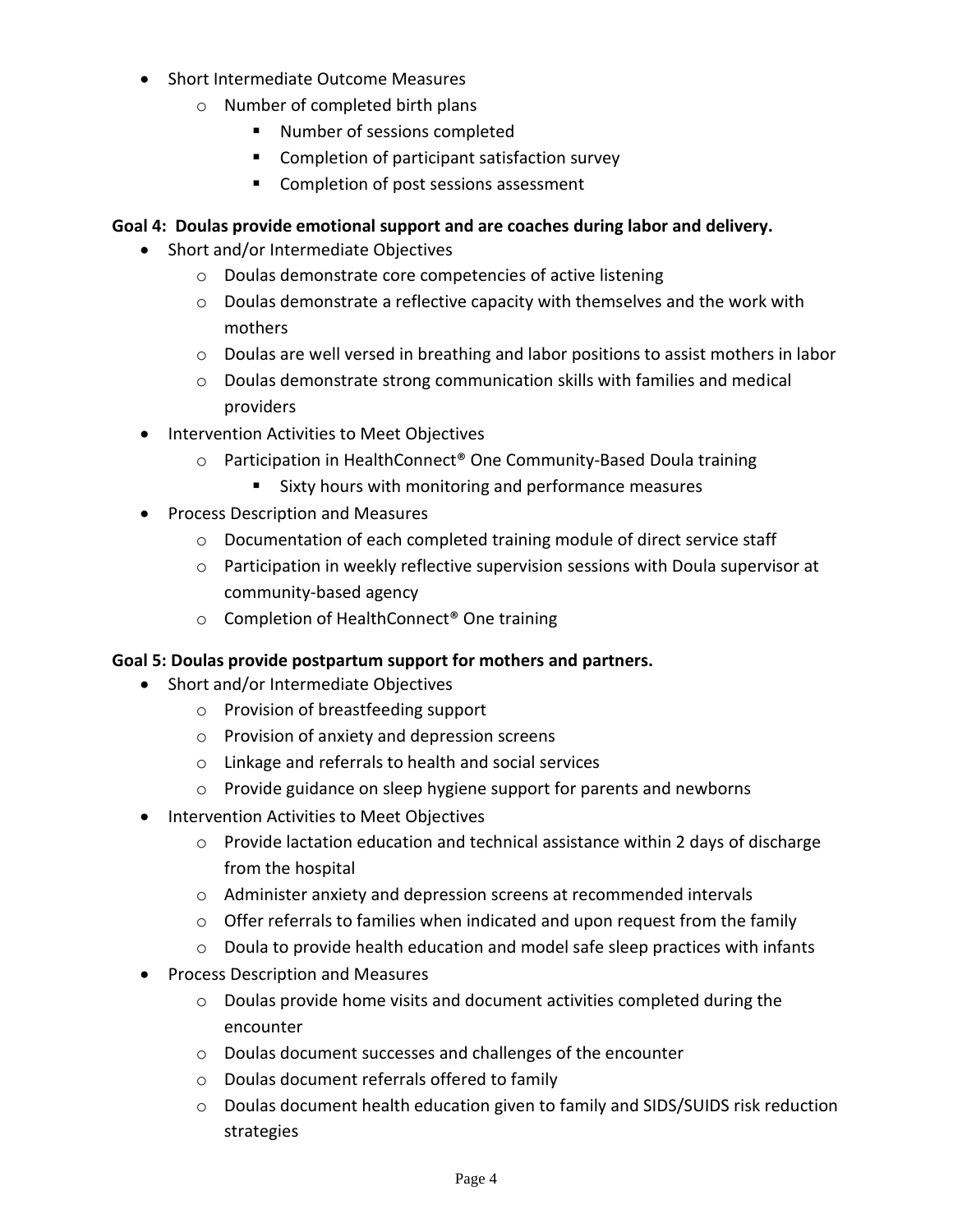- Short Intermediate Outcome Measures
	- $\circ$  Number of staff who have completed the training of the HealthConnect<sup>®</sup> One model and of doula best practices
		- Number of sessions completed with mothers
		- Completion of participant satisfaction survey
		- Completion of post sessions assessment

#### **Deliverables**

In the development and implementation of the Community-based Doula Program, will be comprised of the following:

- Recruiting approximately 400 women (documented via referrals) and providing service to 100 enrolled women at birth centers for Contra Costa County residents.
- The comprehensive program will provide services to Black birthing women:
	- o Prenatal home visits [during the second and third trimesters] along with a birth plan, labor and delivery support and postpartum visits at specified times
	- o Emotional and advocacy support during the labor process
	- o Postpartum support along with breastfeeding education and guidance
	- o Provide safe sleep recommendations for infants
	- o Postpartum depression screening via *Edinburgh Postnatal Depression Scale*
	- o Complimentary healthcare navigation and case management support upon request

Throughout the implementation process, community partnerships will play an integral role in program development. Community partnership involvement will include:

- Participation in the Perinatal Equity Initiative Community Advisory Board
- Creating memorandums of understanding (MOUs) for service delivery support for the doula, particularly, direct healthcare coordination when appropriate for clinical needs
- Linkage to employment and training programs for career opportunities
- Legal or family law referrals
- Early childhood development agencies for continuing support to parents beyond the conclusion of the program

Community based organization (CBO) personnel will be responsible for the following:

- Recruiting trainers/supervisors to participate in *Training of Trainers* for HealthConnect® One's community-based doula model
- Host regular meetings of training team for preparation of doula training

Program performance and data will be measured by *Results-Based Accountability™ (RBA)*. RBA is a tool that has a disciplined way of thinking and acting used by communities to optimize the lives of children, families, and the community as a whole. Also, this tool is used by agencies to enhance the performance of their programs. RBA will be operating by:

• Contra Costa Health Services will purchase the licenses for workstations to have access to the web-based application, *Clear Impact* scorecard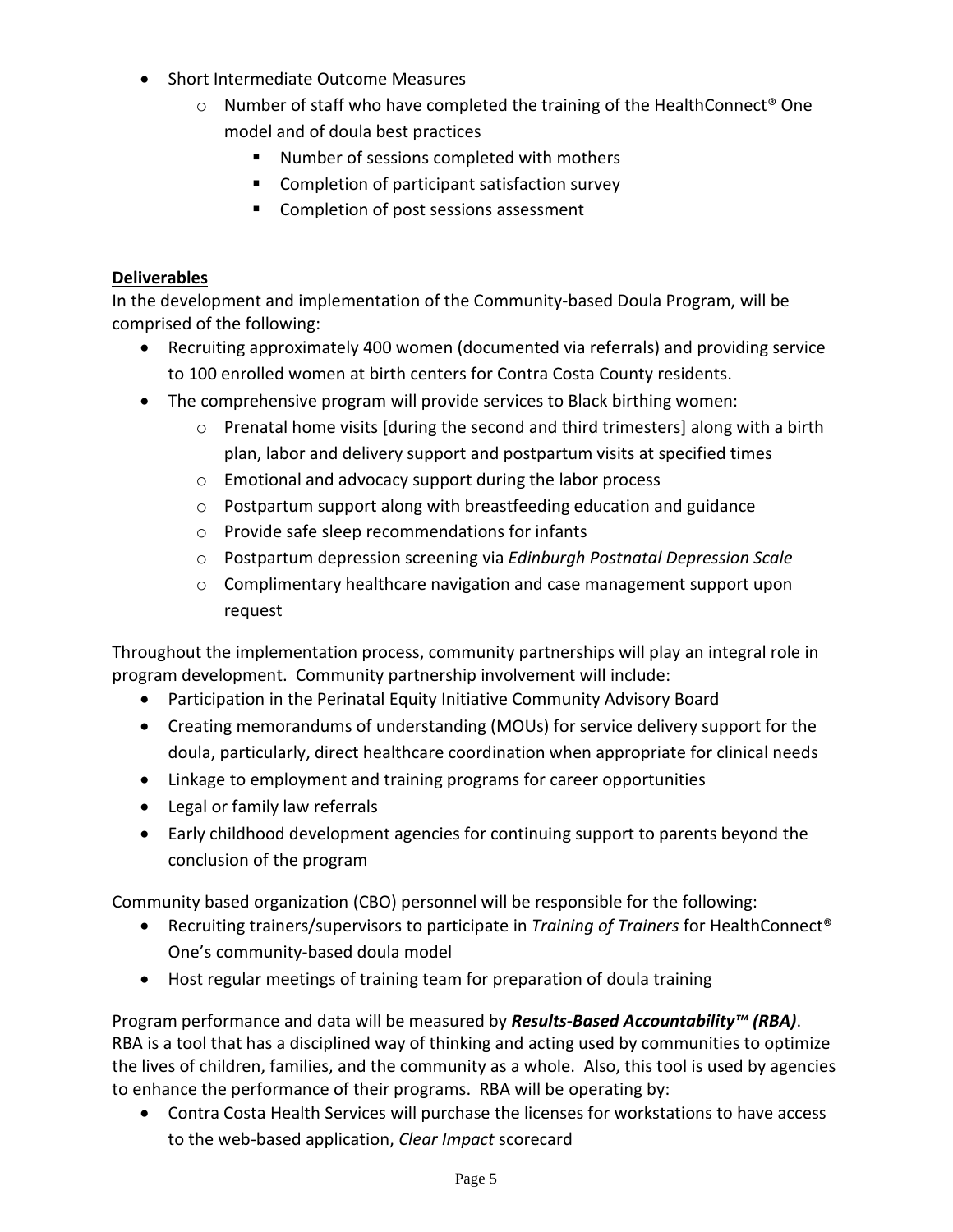- The subcontractors will utilize the RBA tool for data entry and Contra Costa County will use it for monitoring and reporting purposes of the Community-Based Doula data. In tandem, Contra Costa County will provide quarterly reports to HealthConnect® One on milestones achieved, obstacles encountered, cost of implementation and outcome data.
- Subcontractors will need to demonstrate they have equipment (e.g., desktop computer, laptop, tablets) to access the internet to interface with the platform, and complete data entry to acquire the desired pieces on the paper forms with clients
- The subcontractors are responsible for maintaining clients' health-related data in charts. Additionally, subcontractors will need to abide by HIPAA regulations in keeping the clients' charts protected.
- To ensure data is gathered in a timely manner, the RBA scorecard administrators will be assigned as managers of the direct service staff at the respective subcontractors' site.

# **Qualifications, Eligibility, and Funding Restrictions**

Eligibility is limited to not-for-profit (501c3) community-based organizations and hospitals or public agency service providers. Applicants must be based in Contra Costa County to be eligible. Agencies must demonstrate enough capacity to provide services within Contra Costa County to meet the programmatic objectives. Applicants must demonstrate fiscal stability. An agency with unresolved outstanding federal/state tax obligations is not eligible to apply for funding. Funds may not be spent on the purchase of or improvement to buildings or office facilities or to make payments to recipients of services.

# **Contractual Obligations**

Award of funds will result in a contract for services after final negotiations with Family, Maternal, and Child Health (FMCH) Programs regarding work plan and budget. There are general conditions, including Health Insurance Portability and Accountability Act (HIPAA), insurance and indemnity requirements, which are common to all County contracts. A copy of these conditions is available upon request from the FMCH Program office. FMCH Program contacts also require budgets to adhere to federal requirements and that contractors submit financial documentation with their invoices for payment. Contractors will also need to be registered in the System for Award Management (SAM.GOV) database and provide the agency's Data Universal Numbering System (DUNS) and Employer Identification Number (EIN).

# **Standards and Requirements**

Eligibility/Supervision of Program Personnel

- Supervision of community-based doulas is the responsibility of the agency/center manager or designee. Hiring and performance evaluations of staff members are also the responsibility of the manager or designee.
- Training of doulas will be a shared role of the PEI Coordinator and the subcontractor manager/lead.
- Program personnel must have driver's license and verification of auto insurance.

# **Physical Plant Standards**

All service locations must include: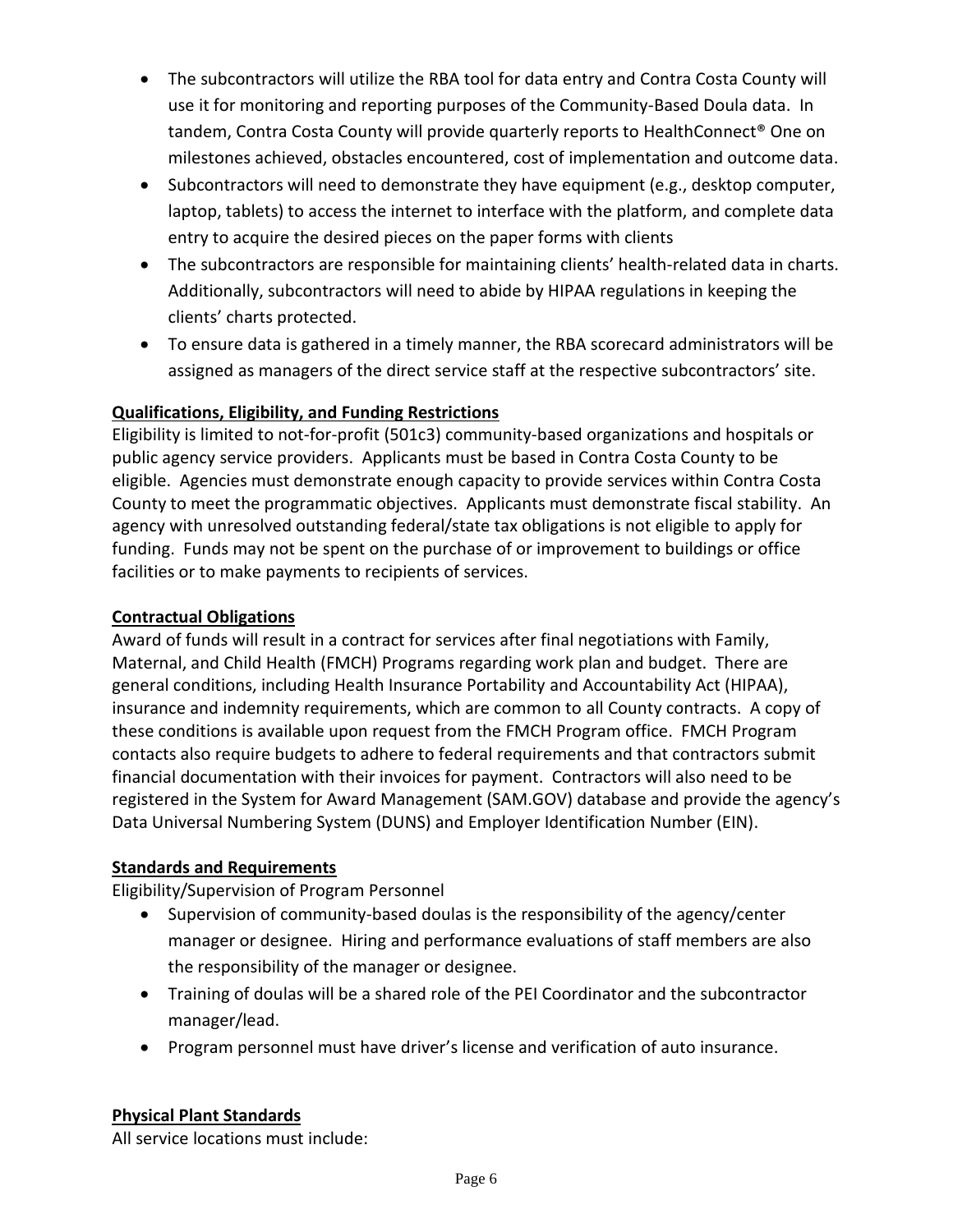- A comfortable environment for expectant mothers and their children; and
- Facility where illegal drug use is not tolerated.
- Access to a private, confidential space for clients to meet with program staff.
- A confidential and secure location for client files.
- Internet access, computers, cell phones and any relevant technology or equipment to implement the intervention

In addition, agencies must ensure the following:

- Compliance with Fire Regulations, Health and Safety Regulations, Building Codes, and Zoning Regulations: Buildings in which services are provided must follow city and county fire regulations, health and safety regulations, building codes, and zoning regulations. Emergency exits, smoke detectors, etc., must be clearly visible.
- Compliance with Requirements for Accessibility for Persons with Disabilities: The term "accessibility" means that service provider offices can be approached, entered, and used by persons with disabilities, including but not limited to those using wheelchairs or walkers, and those with sight impairments. The following codes and acts specify requirements related to accessibility:
	- o Americans with Disabilities Act ("ADA"), 42 United States Code ("USC"): Title II applies to residential dwellings; Title III applies to hotels providing nonresidential accommodations (path of travel for residents must be accessible).
	- $\circ$  Section 504 of the Rehabilitation Act of 1973, 42 USC: Applies to all programs and activities receiving federal funds.
	- o Architectural Barriers Act, 42 USC: Applies to most new buildings built with federal assistance.
	- $\circ$  State Building Code, Title 22 of CA Code of Regulations: Applies accessibility standards to public buildings, public accommodations and publicly funded rental housing.

#### **Fiscal Management**

The Contra Costa Health Services Department will reimburse the contractor for actual costs monthly. Administrative expenses may not exceed 10% of the award including any federally approved indirect rate. The agency is responsible for meeting all obligations outlined in the contract. All services funded through this RFP process are to be provided free of charge to eligible individuals.

#### **Bidder Instructions**

Interested candidates must demonstrate:

- Knowledge and awareness of structural racism and health inequities that Black birthing women face along with its health implications, including poor birth outcomes.
- Understanding of benefits by connecting Black community doulas with Black birthing women for improved birthing outcomes.
- Acceptance of receiving training from a certified HealthConnect<sup>®</sup> One trainer for self and staff/personnel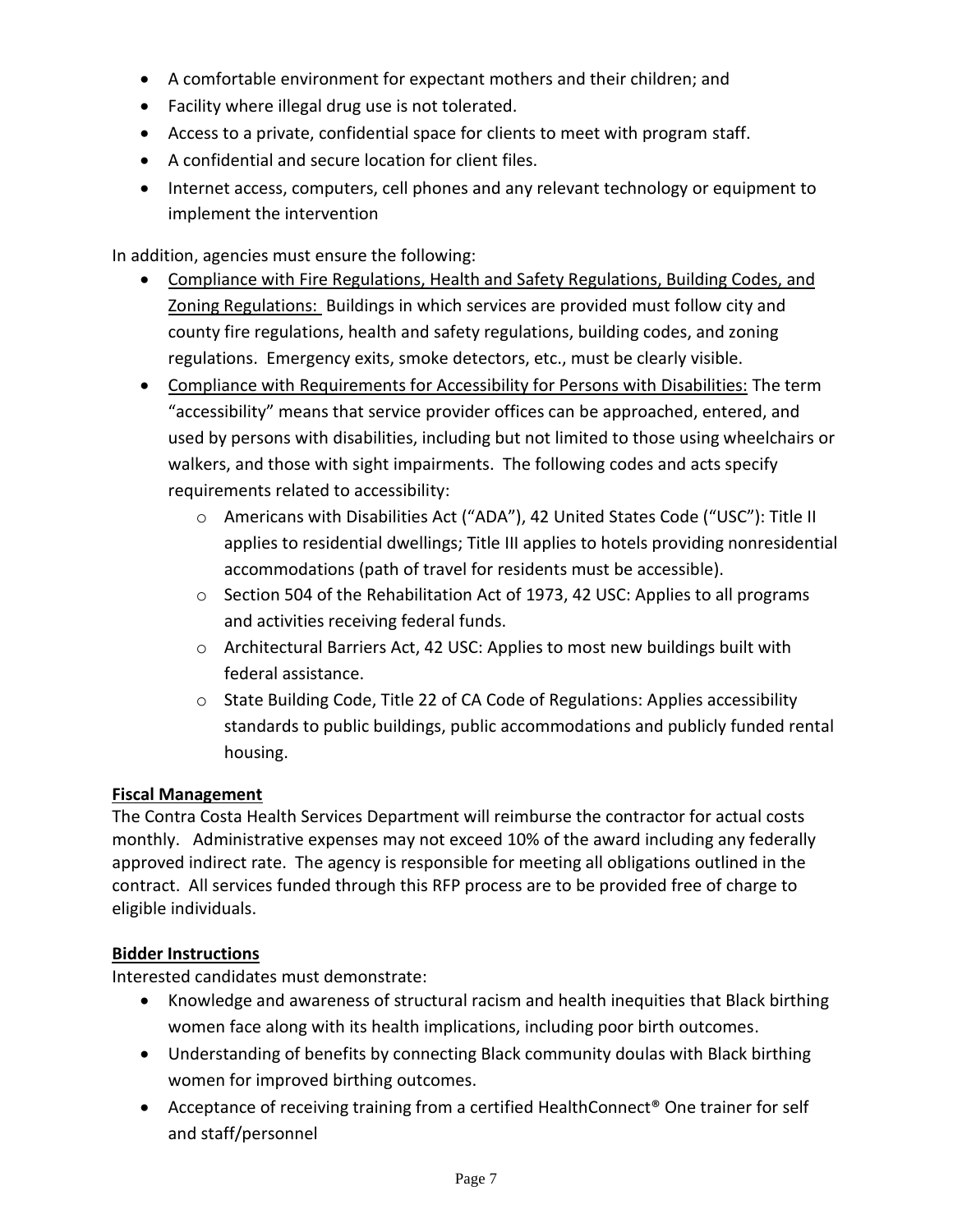#### **Applications Process**

Applicants may request an electronic version of this RFP by either emailing their request to Anisia.Tamayo@cchealth.org, or by requesting a packet to be mailed to a physical address. All submissions are to be submitted electronically and **only in Portable Document Format (PDF)**. Pages must be submitted in the same order as required in the RFP and numbered sequentially. **Late proposals will not be accepted. Facsimile (fax) copies are not acceptable.** Proposals must be complete when submitted; changes and additions will not be accepted after submission.

A comprehensive and specific proposal narrative should not exceed 10 pages, including the Project Budget and Justification. Supporting documentation is **not** included in the maximum page count.

Please submit your proposal via e-mail to Anisia.Tamayo@cchealth.org electronically time stamped no later than 3:00 p.m. on Friday, March 13, 2020. The documents must be standard (8 x 11 letter sized) pages and saved in PDF format.

An e-mail confirming receipt will be sent to applicants.

If signature pages and attachments cannot be scanned into the application, they must be delivered no later than Friday, March 13, 2020 at 3:00 p.m. to:

> **Contra Costa Health Department 597 Center Ave Suite 365 Martinez, CA 94553 Attn: Anisia Tamayo**

#### **Review Process**

- **Administrative Review:** The Family, Maternal, and Child Health Program staff will review all submitted proposals to ensure proposals are complete and in compliance with instructions in this RFP. Proposals not conforming to these basic standards will be considered as not meeting the application deadline. Agencies that filed incomplete proposals will be notified of their ineligibility.
- **Review of Proposed Program:** Persons with expertise in the service category will evaluate and determine a preliminary score for each proposal, based on the guidelines listed in "Review and Award Criteria." Preliminary scores will be combined to determine a ranking for all proposals.
- **Family, Maternal, and Child Program Review:** The Family, Maternal, and Child Health Program will review the recommendations and rationale for funding decisions and will determine the award amount. Additionally, Contra Costa Health Services/ FMCH staff members may conduct a physical site visit to observe the facility and verify that it is compliant with standards and requirements. All final funding decisions will be made by the Family, Maternal, and Child Health Program.
- **Notification of Award:** Each agency submitting a proposal will be informed in writing of the funding decision. Final awards are subject to federal notice of grant award.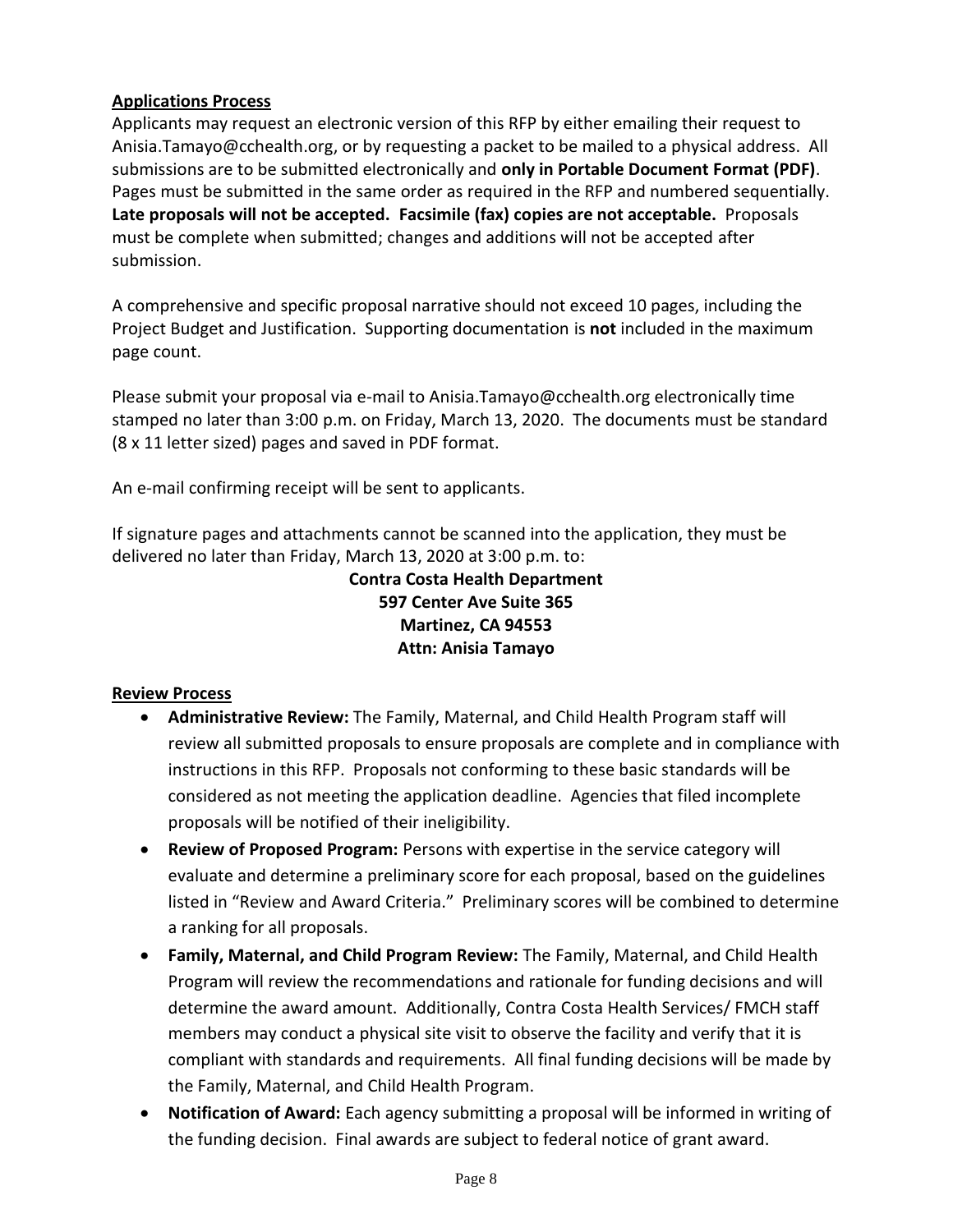• **Appeals:** Applicants may appeal the process, not funding outcomes. Appeals must be submitted in writing to the Family, Maternal, and Child Health Program Director within seven (7) business days of receiving written notification of the funding decision. Appeals must identify what part of the RFP process is being appealed and the reasons for the appeal. The Family, Maternal, and Child Health Program Director will make decisions regarding appeals within five (5) working days of appeal receipt.

## **Required Format**

## **Funding Application Cover Sheet (not counted in page limit)**

The Funding Application Cover Sheet contains the applicant's name, mailing address, telephone and fax numbers and the service category and amount requested. It must be signed by the applicant's Chief Executive Officer and the President of the applicant's Board of Directors. A scanned PDF version is acceptable.

#### **Agency Capability – 6 pages maximum (counted in page limit)**

- a. Provide a brief agency history and description
- b. Explain the agency's involvement with its target community
- c. Describe the direct services currently provided for pregnant women and families and the duration these services have been offered by the agency.
- d. Describe the qualifications of project personnel including direct service and supervision.

## **Proposed Project Budget – 2 pages maximum (form included)**

The application must include a line item budget, which includes the justification and narrative explaining how each line item will be expended. There is a cap of 10% on all administrative charges. Routine administrative charges may include Director's time, agency rent and utilities, payroll audits, maintenance, supplies, telephone and other shared program costs. The project budget should include information on other sources of revenue. Applicants will be required to maintain written documentation, including legible invoices and canceled checks.

#### **Service Continuity Plan: maximum 1 page (counted page limit)**

The applicant must describe in detail how and with what frequency services be conducted when a staff vacancy or other disruption occurs within the program. What will be done to minimize interruption? Which services will be prioritized during the period and why? Who will be responsible for which aspects of service delivery? Who will provide supervision? How will clients be notified? How will the agency ensure that individuals funded by the FMCH/Perinatal Equity Initiative Program (or other funders listed as grant references) for other activities will not be deployed from those activities to cover new vacancies? What process will be used if the proposed plan must be redesigned due to other unforeseeable events?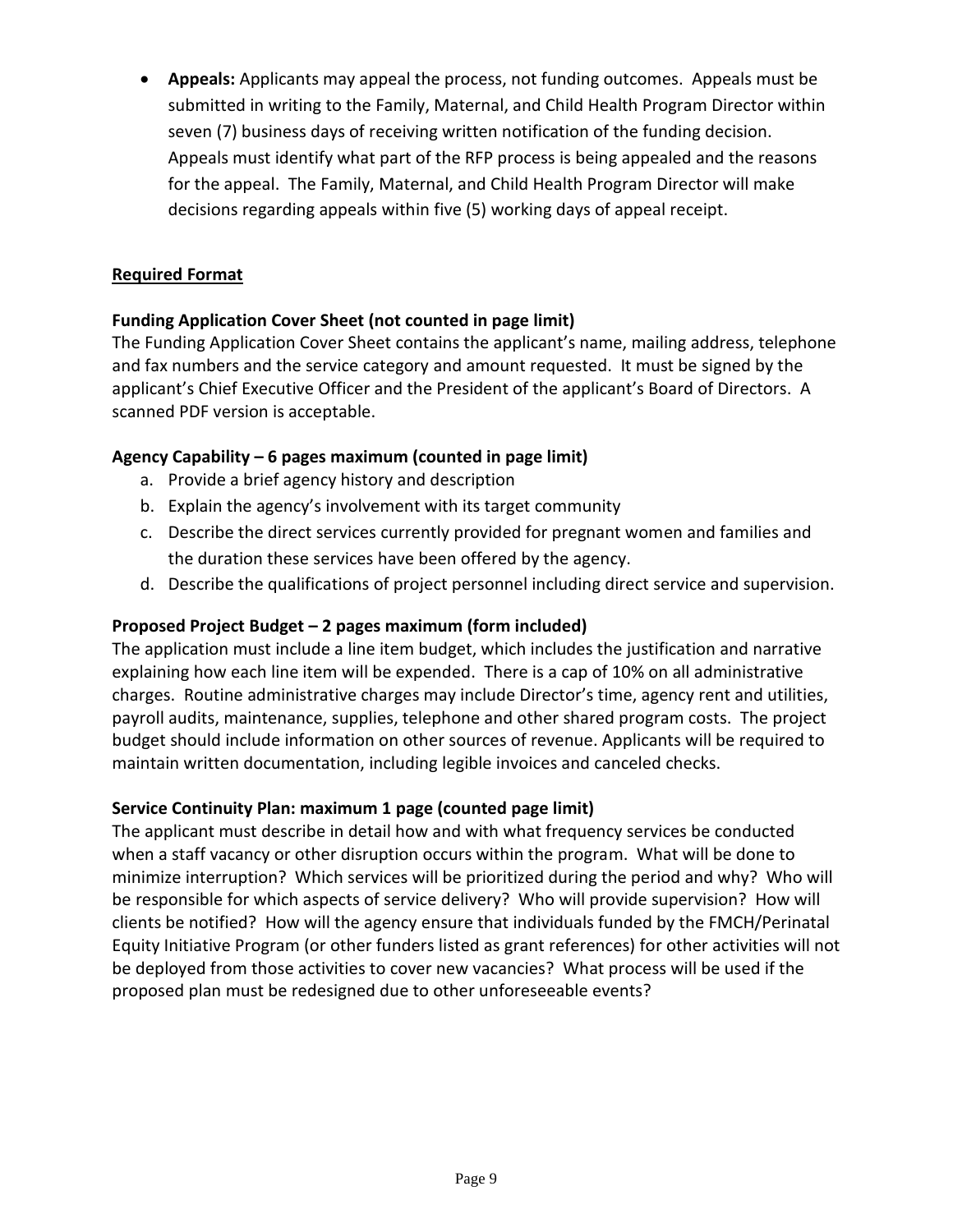#### **Additional Supporting Documentation when applicable to service (not counted in page limit)**

- a. **Tax-exempt status** determination letters from the Internal Revenue Service and/or the State of California.
- b. **Job Descriptions** for any primary positions to be funded under the proposed project. These should include education/experiential qualifications for the position, as well as job duties and responsibilities.
- c. **Résumés or statements of qualifications** of primary staff funded under the proposed project as well as any supervisory staff – even if not funded under this grant. If a prospective candidate has been identified, but not yet hired for any position to be funded, include the résumé here. Résumés should reflect an individual's current job status. Proposals should not include résumés of individuals not involved in the proposed project.
- d. **Memoranda of Understanding and Letters of Collaboration** may be included but must be specific to this project.
- e. **Past Performance/Contract History -** Information provides contacted for an evaluation of the applicant agency's performance. Applicants are encouraged to list those contracts that are most relevant to the service category applied for.
- f. **List of Board of Directors –** Including affiliations and city of residence.
- g. **Organization Chart –** Including the name of staff currently in each position and the FTE of each position.
- h. **Agency's current operating budget**
- **i. A copy of the agency's most recent audited financial statement –** Include the auditor's management letter, notes and statement findings

# **\*Additional documentation may be required to complete the contracting process.**

#### **Review Process and Criteria**

*Applicants are encouraged to use the questions listed below to guide, in part, the content of their proposal. Keep in mind that reviewers may not be aware of your proposed program or your agency's experience in Contra Costa County. A total point value for each proposal will be given per reviewer and averaged.*

#### **Applicant Capability, Outreach and Collaboration – 30 points**

- Does the agency have the capability to provide required facility space during desirable times of early afternoons and evenings?
- Does the applicant describe enough relevant experience in the successful provision of services like those it proposes to provide (including home visiting or case management services)? Does the applicant have a history of working with the target population?
- Does the applicant demonstrate that it has established links with its target community area(s) and population(s) and with other service providers in this community?